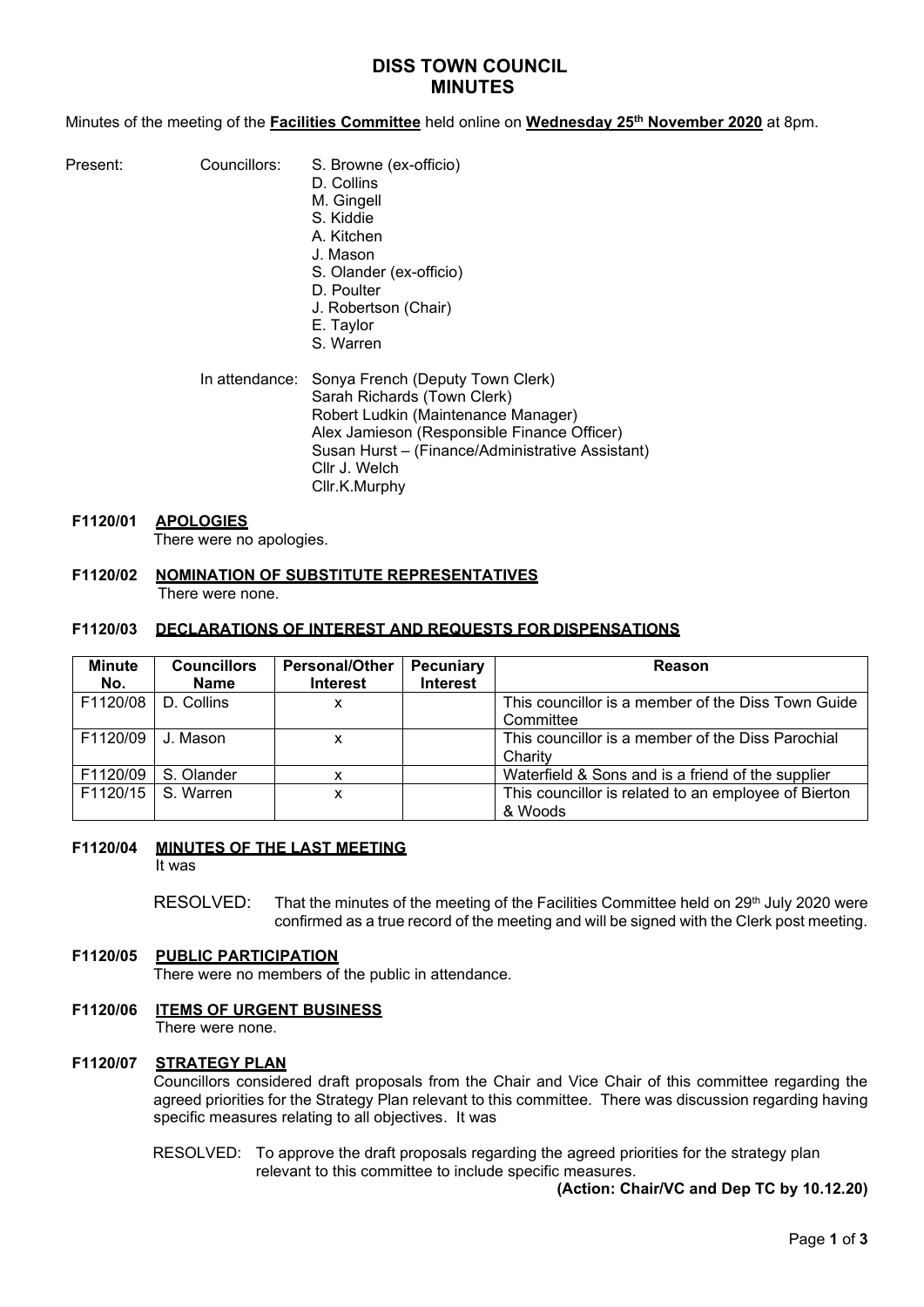#### **F1120/08 BUDGET**

Members considered draft budget proposals for expenditure and income relating to this committee (report number 28/2021 referred). It was noted that the information contained within the report was transparent and the RFO was thanked for her work.

It was explained that the future earmarked reserves is being reworked for allocation to specific projects.

There was discussion regarding the facilities projects and proposed spending plan (Appendix 1). Members considered combining the Mere's mouth water biodiversity project with mere fountain and it was agreed that these figures would be reviewed.

Members discussed a permanent pump versus a temporary rental pump to control the mere water levels and it was suggested that a whole life cost analysis of the permanent pump versus renting would be undertaken.

The proposed funds for the garden and floral scheme were queried and it was noted that these are for the Diss floral scheme specifically and it was agreed that the notes on Appendix 1 would be fully updated.

There was discussion around building up a reserve to replace the two recently purchased vans and reviewing the Corn Hall maintenance allocation, with an estimation of costs associated with landlord responsibilities.

The costs of the sports ground were reviewed alongside the usage of the facility whilst acknowledging the plans to improve Diss leisure provision. It was suggested that the Skateboard park would require reserves set aside over the next 10 years for future refurbishment/replacement.

Members discussed building up a reserve to renew, replace and repair the boardwalk, as well as allocating funds from EMR to carry out the works required to the cemetery chapels.

It was noted that one of St Mary's churchyard wall panels require refurbishment/replacement and that the paths do not need resurfacing.

It was agreed that a reserve should be built up for the park toilet refurbishment and the Meres mouth toilets allocation should be retained as a separate entity. It was

 RESOLVED: To review and revise the Facilities committee budget proposals for presentation to the most appropriate future meeting of council. **(Action: RFO/Clerks/Chair of Executive to review and change)**

### **F1120/09 MERE'S MOUTH**

Councillors considered the reallocation of the three parking spaces at Mere's Mouth (report reference 26/2021 referred). Norfolk County Council Highways have been consulted and confirmed that blue badge holders can legally park anywhere on the highway so long as they are not causing an obstruction and display their permit and timer.

It was noted that changing existing spaces to blue badge specific spaces would require a legal order at considerable cost. There was a view that blue badge holders who require wheelchair access via the rear of their vehicles would find it more difficult on the highway. It was agreed that publicity would include reference to residents being considerate of blue badge holder's access. The council's representative on the Diss Parochial Charity confirmed their support of the proposed recommendation. It was

RESOLVED: Not to reinstate the three parking spaces on the Mere's Mouth post refurbishment and to install three removable bollards at the entrances to the Mere's Mouth up to a total cost of £1,400 from Town / Park R&R. **(Action: Dep TC/MM by 15.12.20)**

### **F1120/10 PARK TOILETS**

The committee considered installation of automatic taps in the Park toilets, (Report reference 27/2021 referred). There were discussions about the skills of the recently recruited member of the maintenance team and the cost savings to council. It was confirmed that he is willing to carry out these works and is suitably qualified. It was also noted that staffing changes within the maintenance team would be communicated to all members. It was